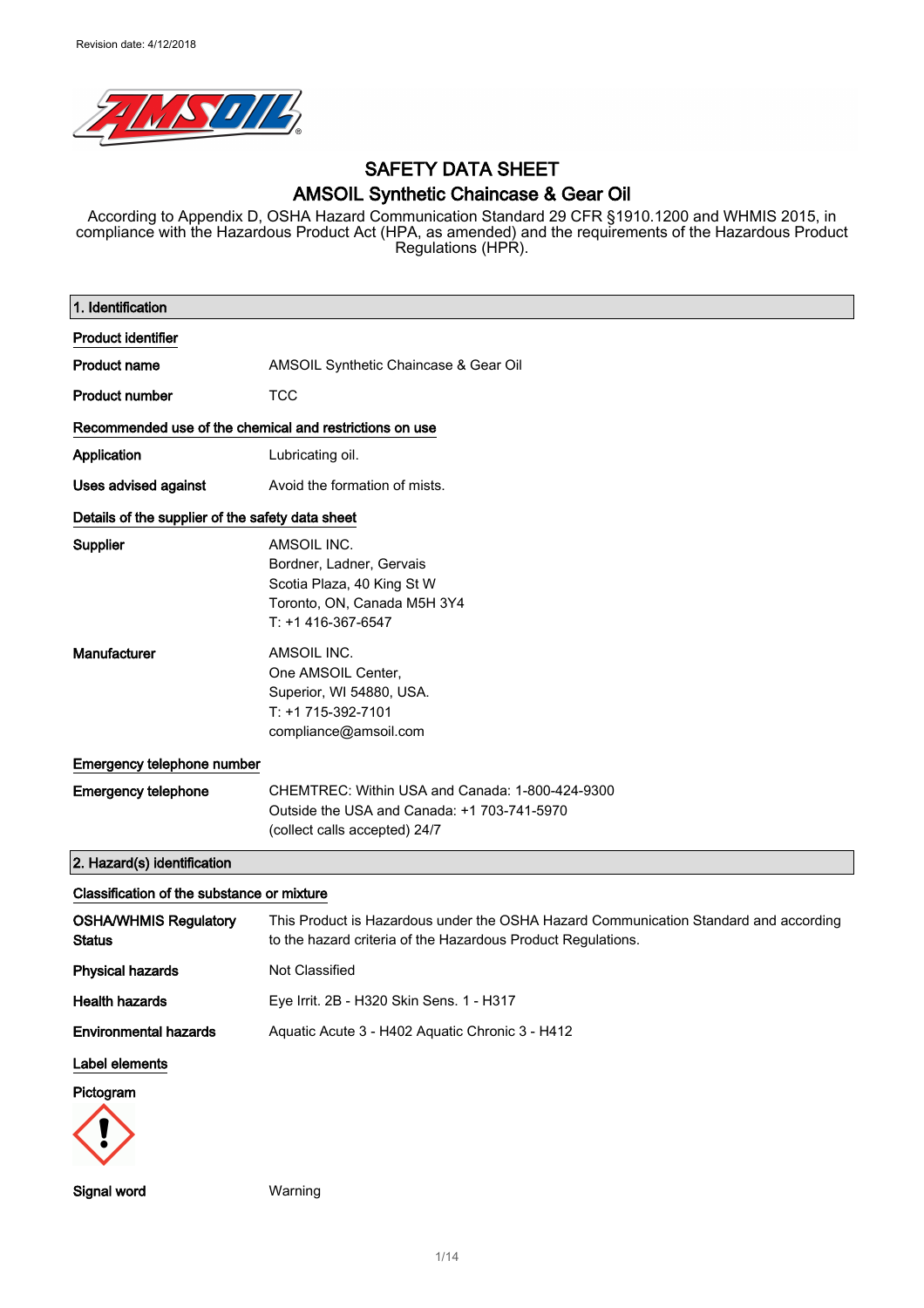| <b>Hazard statements</b>        | H317 May cause an allergic skin reaction.<br>H320 Causes eye irritation.<br>H412 Harmful to aquatic life with long lasting effects.                                                                                                                                                                                                                                                                                                                                                                                                                                                                                                                                                                                                                                                                 |
|---------------------------------|-----------------------------------------------------------------------------------------------------------------------------------------------------------------------------------------------------------------------------------------------------------------------------------------------------------------------------------------------------------------------------------------------------------------------------------------------------------------------------------------------------------------------------------------------------------------------------------------------------------------------------------------------------------------------------------------------------------------------------------------------------------------------------------------------------|
| <b>Precautionary statements</b> | P261 Avoid breathing vapor/ spray.<br>P264 Wash contaminated skin thoroughly after handling.<br>P272 Contaminated work clothing must not be allowed out of the workplace.<br>P273 Avoid release to the environment.<br>P280 Wear protective gloves, eye and face protection.<br>P302+P352 If on skin: Wash with plenty of water.<br>P305+P351+P338 If in eyes: Rinse cautiously with water for several minutes. Remove contact<br>lenses, if present and easy to do. Continue rinsing.<br>P333+P313 If skin irritation or rash occurs: Get medical advice/ attention.<br>P337+P313 If eye irritation persists: Get medical advice/ attention.<br>P362+P364 Take off contaminated clothing and wash it before reuse.<br>P501 Dispose of contents/ container in accordance with national regulations. |
| Contains                        | Amines, C12-14-tert-alkyl                                                                                                                                                                                                                                                                                                                                                                                                                                                                                                                                                                                                                                                                                                                                                                           |

#### Other hazards

This product does not contain any substances classified as PBT or vPvB.

### 3. Composition/information on ingredients

## Mixtures Polyisobutylene 10 - <25% CAS number: 9003-27-4 Classification Eye Irrit. 2B - H320 Amines, C12-14-tert-alkyl 0.025 - <0.25% CAS number: 68955-53-3  $M$  factor (Acute) = 1  $M$  factor (Chronic) = 1 Classification Flam. Liq. 4 - H227 Acute Tox. 4 - H302 Acute Tox. 3 - H311 Acute Tox. 2 - H330 Skin Corr. 1B - H314 Eye Dam. 1 - H318 Skin Sens. 1A - H317 Aquatic Acute 1 - H400 Aquatic Chronic 1 - H410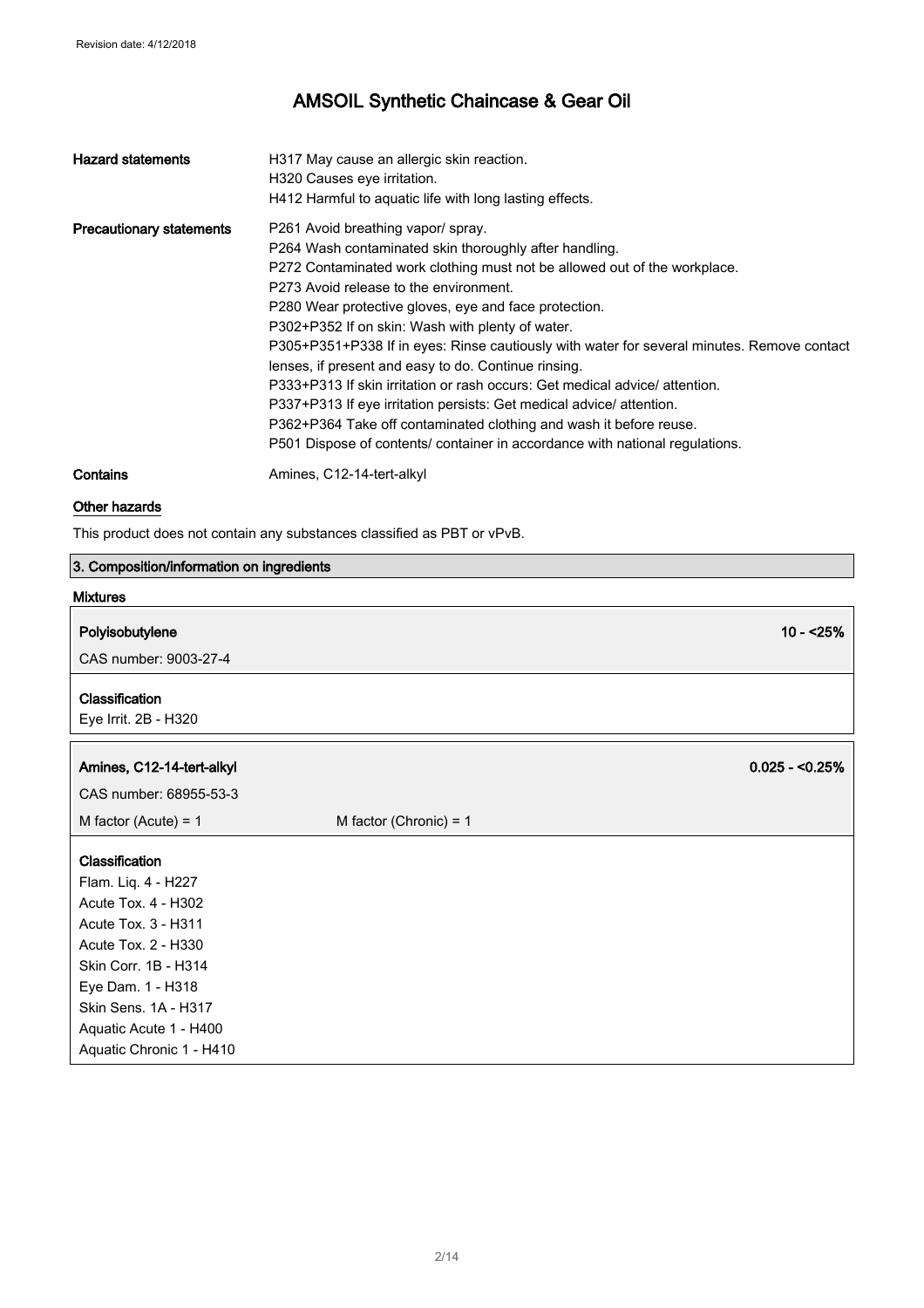| (Z)-Octadec-9-enylamine                                                                                                                                                                                              | $0.025 - 0.25%$                                                                                                                                                                                                                                                                                                                                                                                                                                                                                                                                                                                                                                                                                                    |
|----------------------------------------------------------------------------------------------------------------------------------------------------------------------------------------------------------------------|--------------------------------------------------------------------------------------------------------------------------------------------------------------------------------------------------------------------------------------------------------------------------------------------------------------------------------------------------------------------------------------------------------------------------------------------------------------------------------------------------------------------------------------------------------------------------------------------------------------------------------------------------------------------------------------------------------------------|
| CAS number: 112-90-3                                                                                                                                                                                                 |                                                                                                                                                                                                                                                                                                                                                                                                                                                                                                                                                                                                                                                                                                                    |
| M factor (Acute) = $10$                                                                                                                                                                                              | M factor (Chronic) = $10$                                                                                                                                                                                                                                                                                                                                                                                                                                                                                                                                                                                                                                                                                          |
| Classification<br>Acute Tox. 4 - H302<br>Skin Corr. 1B - H314<br>Eye Dam. 1 - H318<br><b>STOT SE 3 - H335</b><br><b>STOT RE 2 - H373</b><br>Asp. Tox. 1 - H304<br>Aquatic Acute 1 - H400<br>Aquatic Chronic 1 - H410 |                                                                                                                                                                                                                                                                                                                                                                                                                                                                                                                                                                                                                                                                                                                    |
|                                                                                                                                                                                                                      | The full text for all hazard statements is displayed in Section 16.                                                                                                                                                                                                                                                                                                                                                                                                                                                                                                                                                                                                                                                |
| <b>Composition comments</b>                                                                                                                                                                                          | The exact percentage is withheld as a trade secret in accordance with 29 CFR 1910.1200.                                                                                                                                                                                                                                                                                                                                                                                                                                                                                                                                                                                                                            |
|                                                                                                                                                                                                                      |                                                                                                                                                                                                                                                                                                                                                                                                                                                                                                                                                                                                                                                                                                                    |
| 4. First-aid measures                                                                                                                                                                                                |                                                                                                                                                                                                                                                                                                                                                                                                                                                                                                                                                                                                                                                                                                                    |
| Description of first aid measures                                                                                                                                                                                    |                                                                                                                                                                                                                                                                                                                                                                                                                                                                                                                                                                                                                                                                                                                    |
| General information                                                                                                                                                                                                  | Get medical attention immediately. Show this Safety Data Sheet to the medical personnel.                                                                                                                                                                                                                                                                                                                                                                                                                                                                                                                                                                                                                           |
| Inhalation                                                                                                                                                                                                           | Remove affected person from source of contamination. Move affected person to fresh air and<br>keep warm and at rest in a position comfortable for breathing. Maintain an open airway.<br>Loosen tight clothing such as collar, tie or belt. When breathing is difficult, properly trained<br>personnel may assist affected person by administering oxygen. Place unconscious person on<br>their side in the recovery position and ensure breathing can take place.                                                                                                                                                                                                                                                 |
| Ingestion                                                                                                                                                                                                            | Rinse mouth thoroughly with water. Remove any dentures. Give a few small glasses of water<br>or milk to drink. Stop if the affected person feels sick as vomiting may be dangerous. Do not<br>induce vomiting unless under the direction of medical personnel. If vomiting occurs, the head<br>should be kept low so that vomit does not enter the lungs. Never give anything by mouth to an<br>unconscious person. Move affected person to fresh air and keep warm and at rest in a<br>position comfortable for breathing. Place unconscious person on their side in the recovery<br>position and ensure breathing can take place. Maintain an open airway. Loosen tight clothing<br>such as collar, tie or belt. |
| <b>Skin Contact</b>                                                                                                                                                                                                  | It is important to remove the substance from the skin immediately. In the event of any<br>sensitization symptoms developing, ensure further exposure is avoided. Remove<br>contamination with soap and water or recognized skin cleansing agent. Get medical attention<br>if symptoms are severe or persist after washing.                                                                                                                                                                                                                                                                                                                                                                                         |
| Eye contact                                                                                                                                                                                                          | Rinse immediately with plenty of water. Remove any contact lenses and open eyelids wide<br>apart. Continue to rinse for at least 10 minutes.                                                                                                                                                                                                                                                                                                                                                                                                                                                                                                                                                                       |
| Protection of first aiders                                                                                                                                                                                           | First aid personnel should wear appropriate protective equipment during any rescue.                                                                                                                                                                                                                                                                                                                                                                                                                                                                                                                                                                                                                                |
|                                                                                                                                                                                                                      | Most important symptoms and effects, both acute and delayed                                                                                                                                                                                                                                                                                                                                                                                                                                                                                                                                                                                                                                                        |
| <b>General information</b>                                                                                                                                                                                           | See Section 11 for additional information on health hazards. The severity of the symptoms<br>described will vary dependent on the concentration and the length of exposure.                                                                                                                                                                                                                                                                                                                                                                                                                                                                                                                                        |
| Inhalation                                                                                                                                                                                                           | Prolonged inhalation of high concentrations may damage respiratory system.                                                                                                                                                                                                                                                                                                                                                                                                                                                                                                                                                                                                                                         |
| Ingestion                                                                                                                                                                                                            | May cause sensitization or allergic reactions in sensitive individuals. Gastrointestinal<br>symptoms, including upset stomach. Fumes from the stomach contents may be inhaled,<br>resulting in the same symptoms as inhalation.                                                                                                                                                                                                                                                                                                                                                                                                                                                                                    |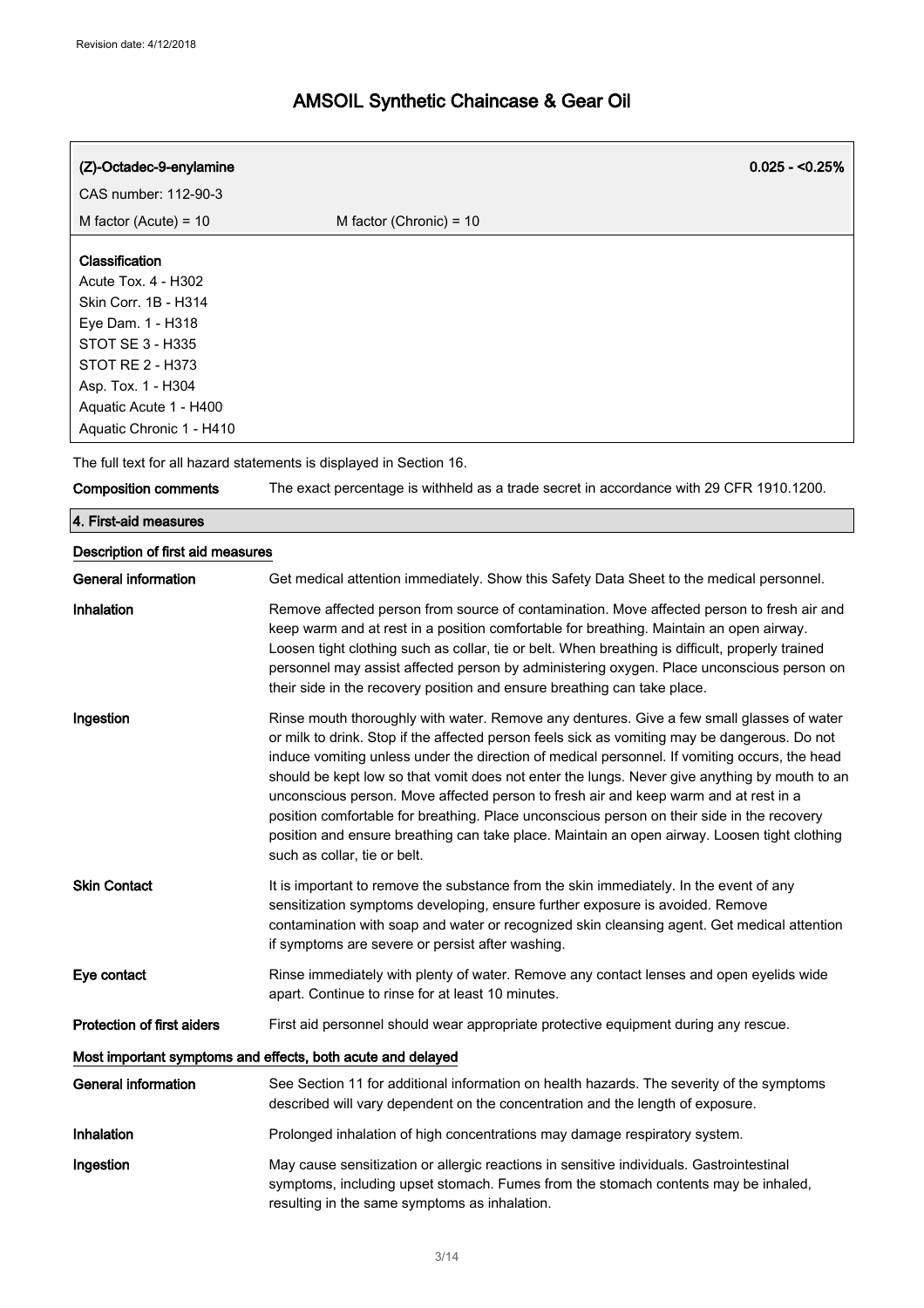| Skin contact                                          | May cause skin sensitization or allergic reactions in sensitive individuals. Prolonged contact<br>may cause dryness of the skin.                                                                                                                                                                                                                                                                                                                                                                                                       |  |
|-------------------------------------------------------|----------------------------------------------------------------------------------------------------------------------------------------------------------------------------------------------------------------------------------------------------------------------------------------------------------------------------------------------------------------------------------------------------------------------------------------------------------------------------------------------------------------------------------------|--|
| Eye contact                                           | Causes eye irritation.                                                                                                                                                                                                                                                                                                                                                                                                                                                                                                                 |  |
|                                                       | Indication of immediate medical attention and special treatment needed                                                                                                                                                                                                                                                                                                                                                                                                                                                                 |  |
| Notes for the doctor                                  | Treat symptomatically. May cause sensitization or allergic reactions in sensitive individuals.                                                                                                                                                                                                                                                                                                                                                                                                                                         |  |
| 5. Fire-fighting measures                             |                                                                                                                                                                                                                                                                                                                                                                                                                                                                                                                                        |  |
| <b>Extinguishing media</b>                            |                                                                                                                                                                                                                                                                                                                                                                                                                                                                                                                                        |  |
| Suitable extinguishing media                          | Extinguish with alcohol-resistant foam, carbon dioxide, dry powder or water fog. Use fire-<br>extinguishing media suitable for the surrounding fire.                                                                                                                                                                                                                                                                                                                                                                                   |  |
| Unsuitable extinguishing<br>media                     | Do not use water jet as an extinguisher, as this will spread the fire.                                                                                                                                                                                                                                                                                                                                                                                                                                                                 |  |
| Special hazards arising from the substance or mixture |                                                                                                                                                                                                                                                                                                                                                                                                                                                                                                                                        |  |
| Specific hazards                                      | Containers can burst violently or explode when heated, due to excessive pressure build-up.<br>Contains Hydrocarbons. The product is immiscible with water and will spread on the water<br>surface.                                                                                                                                                                                                                                                                                                                                     |  |
| <b>Hazardous combustion</b><br>products               | Hydrocarbons. Carbon monoxide (CO). Carbon dioxide (CO2).                                                                                                                                                                                                                                                                                                                                                                                                                                                                              |  |
| Advice for firefighters                               |                                                                                                                                                                                                                                                                                                                                                                                                                                                                                                                                        |  |
| Protective actions during<br>firefighting             | Avoid breathing fire gases or vapors. Evacuate area. Cool containers exposed to heat with<br>water spray and remove them from the fire area if it can be done without risk. Cool containers<br>exposed to flames with water until well after the fire is out. If a leak or spill has not ignited, use<br>water spray to disperse vapors and protect men stopping the leak. Control run-off water by<br>containing and keeping it out of sewers and watercourses. If risk of water pollution occurs,<br>notify appropriate authorities. |  |
| Special protective equipment<br>for firefighters      | Wear positive-pressure self-contained breathing apparatus (SCBA) and appropriate protective<br>clothing. Standard Firefighter's clothing including helmets, protective boots and gloves, that<br>provides a basic level of protection during chemical incidents is defined by the Canada<br>Occupational Health and Safety Regulations, by provincial guidelines on occupational health<br>and safety or by NFPA standards if applicable.                                                                                              |  |
| 6. Accidental release measures                        |                                                                                                                                                                                                                                                                                                                                                                                                                                                                                                                                        |  |
|                                                       | Personal precautions, protective equipment and emergency procedures                                                                                                                                                                                                                                                                                                                                                                                                                                                                    |  |

Personal precautions No action shall be taken without appropriate training or involving any personal risk. Keep unnecessary and unprotected personnel away from the spillage. Wear protective clothing as described in Section 8 of this safety data sheet. Follow precautions for safe handling described in this safety data sheet. Wash thoroughly after dealing with a spillage. Ensure procedures and training for emergency decontamination and disposal are in place. Do not touch or walk into spilled material. Avoid contact with skin and eyes. Use protective equipment appropriate for surrounding materials.

#### Environmental precautions

Environmental precautions Harmful to aquatic life with long lasting effects. Avoid discharge into drains or watercourses or onto the ground. Large Spillages: Inform the relevant authorities if environmental pollution occurs (sewers, waterways, soil or air).

Methods and material for containment and cleaning up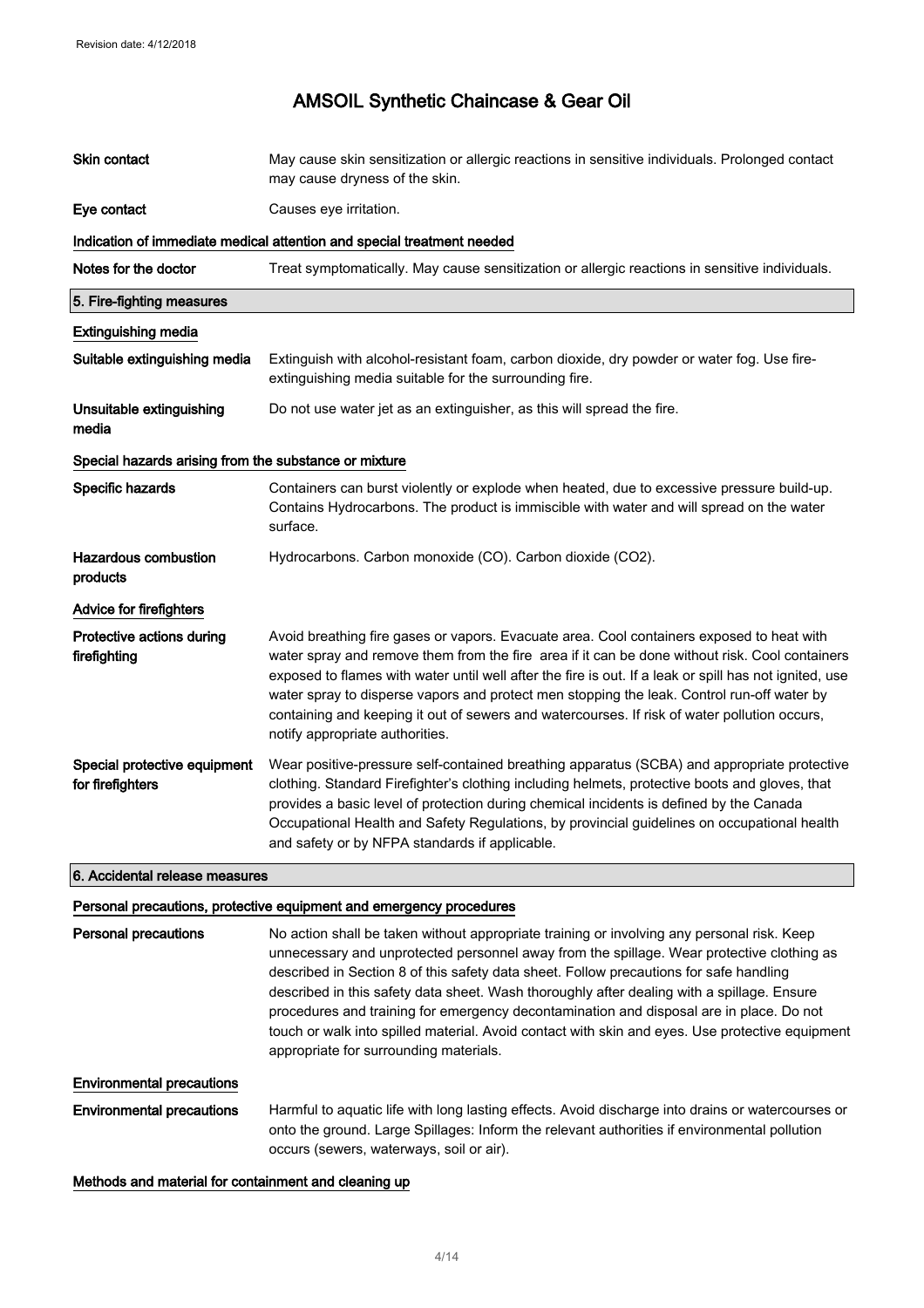| Methods for cleaning up                                                      | Wear protective clothing as described in Section 8 of this safety data sheet. Clear up spills<br>immediately and dispose of waste safely. Small Spillages: Absorb spillage with sand or other<br>inert absorbent. Collect and place in suitable waste disposal containers and seal securely.<br>Large Spillages: If leakage cannot be stopped, evacuate area. Flush spilled material into an<br>effluent treatment plant, or proceed as follows. Contain and absorb spillage with sand, earth<br>or other non-combustible material. Place waste in labeled, sealed containers. Clean<br>contaminated objects and areas thoroughly, observing environmental regulations. The<br>contaminated absorbent may pose the same hazard as the spilled material. Flush<br>contaminated area with plenty of water. Wash thoroughly after dealing with a spillage.<br>Dispose of waste to licensed waste disposal site in accordance with the requirements of the<br>local Waste Disposal Authority. |  |
|------------------------------------------------------------------------------|-------------------------------------------------------------------------------------------------------------------------------------------------------------------------------------------------------------------------------------------------------------------------------------------------------------------------------------------------------------------------------------------------------------------------------------------------------------------------------------------------------------------------------------------------------------------------------------------------------------------------------------------------------------------------------------------------------------------------------------------------------------------------------------------------------------------------------------------------------------------------------------------------------------------------------------------------------------------------------------------|--|
| Reference to other sections                                                  | For personal protection, see Section 8. See Section 11 for additional information on health<br>hazards. See Section 12 for additional information on ecological hazards. For waste disposal,<br>see Section 13.                                                                                                                                                                                                                                                                                                                                                                                                                                                                                                                                                                                                                                                                                                                                                                           |  |
| 7. Handling and storage                                                      |                                                                                                                                                                                                                                                                                                                                                                                                                                                                                                                                                                                                                                                                                                                                                                                                                                                                                                                                                                                           |  |
| Precautions for safe handling                                                |                                                                                                                                                                                                                                                                                                                                                                                                                                                                                                                                                                                                                                                                                                                                                                                                                                                                                                                                                                                           |  |
| <b>Usage precautions</b>                                                     | Read and follow manufacturer's recommendations. Wear protective clothing as described in<br>Section 8 of this safety data sheet. Keep away from food, drink and animal feeding stuffs.<br>Handle all packages and containers carefully to minimize spills. The product contains a<br>sensitizing substance. Persons susceptible to allergic reactions should not handle this<br>product. Keep container tightly sealed when not in use. Avoid the formation of mists. Do not<br>handle until all safety precautions have been read and understood. Do not handle broken<br>packages without protective equipment. Do not reuse empty containers. Avoid contact with<br>used product.                                                                                                                                                                                                                                                                                                      |  |
| Advice on general<br>occupational hygiene                                    | Wash promptly if skin becomes contaminated. Take off contaminated clothing and wash<br>before reuse. Wash contaminated clothing before reuse. Do not eat, drink or smoke when<br>using this product. Wash at the end of each work shift and before eating, smoking and using<br>the toilet. Change work clothing daily before leaving workplace.                                                                                                                                                                                                                                                                                                                                                                                                                                                                                                                                                                                                                                          |  |
| Conditions for safe storage, including any incompatibilities                 |                                                                                                                                                                                                                                                                                                                                                                                                                                                                                                                                                                                                                                                                                                                                                                                                                                                                                                                                                                                           |  |
| <b>Storage precautions</b>                                                   | Store away from incompatible materials (see Section 10). Store in accordance with local<br>regulations. Keep only in the original container. Keep container tightly closed, in a cool, well<br>ventilated place. Keep containers upright. Protect containers from damage.                                                                                                                                                                                                                                                                                                                                                                                                                                                                                                                                                                                                                                                                                                                 |  |
| Storage class                                                                | Chemical storage.                                                                                                                                                                                                                                                                                                                                                                                                                                                                                                                                                                                                                                                                                                                                                                                                                                                                                                                                                                         |  |
| Specific end uses(s)                                                         |                                                                                                                                                                                                                                                                                                                                                                                                                                                                                                                                                                                                                                                                                                                                                                                                                                                                                                                                                                                           |  |
| Specific end use(s)                                                          | The identified uses for this product are detailed in Section 1.                                                                                                                                                                                                                                                                                                                                                                                                                                                                                                                                                                                                                                                                                                                                                                                                                                                                                                                           |  |
| 8. Exposure Controls/personal protection                                     |                                                                                                                                                                                                                                                                                                                                                                                                                                                                                                                                                                                                                                                                                                                                                                                                                                                                                                                                                                                           |  |
| <b>Control parameters</b><br>Occupational exposure limits<br><b>Comments</b> | The following constituents are the only constituents of the product which have a PEL, TLV or<br>other recommended exposure limit. At this time, the other constituents have no known<br>exposure limits.                                                                                                                                                                                                                                                                                                                                                                                                                                                                                                                                                                                                                                                                                                                                                                                  |  |

Under conditions which may generate mists, the following exposure limits are recommended: Long-term exposure limit (8-hour TWA): 5 mg/m<sup>3</sup> Short-term exposure limit (15-minute): 10 mg/m<sup>3</sup>

### Exposure controls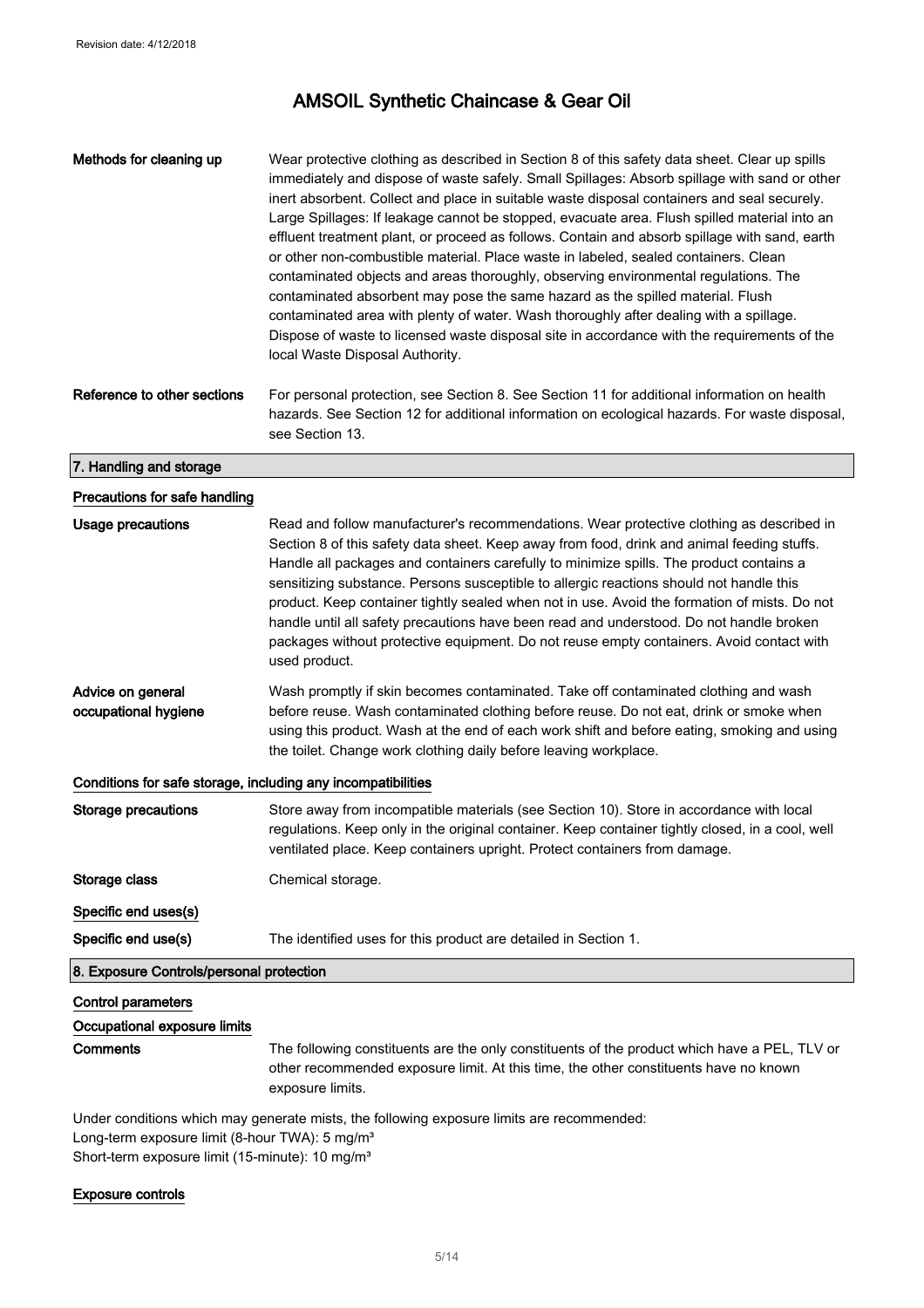| Appropriate engineering<br>controls       | Provide adequate ventilation. Use process enclosures, local exhaust ventilation or other<br>engineering controls as the primary means to minimize worker exposure. Personal protective<br>equipment should only be used if worker exposure cannot be controlled adequately by the<br>engineering control measures. Ensure control measures are regularly inspected and<br>maintained.                                                                                                                                                                                                                                                                                                                                                                                                                                                                                                                                                                                                                                                                                                                                                                                      |
|-------------------------------------------|----------------------------------------------------------------------------------------------------------------------------------------------------------------------------------------------------------------------------------------------------------------------------------------------------------------------------------------------------------------------------------------------------------------------------------------------------------------------------------------------------------------------------------------------------------------------------------------------------------------------------------------------------------------------------------------------------------------------------------------------------------------------------------------------------------------------------------------------------------------------------------------------------------------------------------------------------------------------------------------------------------------------------------------------------------------------------------------------------------------------------------------------------------------------------|
| Eye/face protection                       | Eyewear complying with an approved standard should be worn if a risk assessment indicates<br>eye contact is possible. Personal protective equipment for eye and face protection should<br>comply with OSHA 1910.133 and/or the Canadian regulation on health and safety at work,<br>SOR/86-304, Part XII (12.6), and any relevant provincial regulation relating to health and<br>safety at work. Unless the assessment indicates a higher degree of protection is required, the<br>following protection should be worn: Tight-fitting safety glasses.                                                                                                                                                                                                                                                                                                                                                                                                                                                                                                                                                                                                                     |
| Hand protection                           | Chemical-resistant, impervious gloves complying with an approved standard should be worn if<br>a risk assessment indicates skin contact is possible. The most suitable glove should be<br>chosen in consultation with the glove supplier/manufacturer, who can provide information<br>about the breakthrough time of the glove material. To protect hands from chemicals, gloves<br>should comply with OSHA 1910.138 and/or the Canadian regulation on health and safety at<br>work, SOR/86-304, Part XII (12.9), and be demonstrated to be impervious to the chemical and<br>resist degradation. Considering the data specified by the glove manufacturer, check during<br>use that the gloves are retaining their protective properties and change them as soon as any<br>deterioration is detected. Frequent changes are recommended.                                                                                                                                                                                                                                                                                                                                   |
| Other skin and body<br>protection         | Appropriate footwear and additional protective clothing complying with an approved standard<br>should be worn if a risk assessment indicates skin contamination is possible.                                                                                                                                                                                                                                                                                                                                                                                                                                                                                                                                                                                                                                                                                                                                                                                                                                                                                                                                                                                               |
| Hygiene measures                          | Provide eyewash station and safety shower. Contaminated work clothing should not be<br>allowed out of the workplace. Wash contaminated clothing before reuse. Clean equipment<br>and the work area every day. Good personal hygiene procedures should be implemented.<br>Wash at the end of each work shift and before eating, smoking and using the toilet. When<br>using do not eat, drink or smoke. Preventive industrial medical examinations should be carried<br>out. Warn cleaning personnel of any hazardous properties of the product.                                                                                                                                                                                                                                                                                                                                                                                                                                                                                                                                                                                                                            |
| <b>Respiratory protection</b>             | Respiratory protection complying with an approved standard should be worn if a risk<br>assessment indicates inhalation of contaminants is possible. Ensure all respiratory protective<br>equipment is suitable for its intended use and is NIOSH approved. Check that the respirator<br>fits tightly and the filter is changed regularly. Full face mask respirators with replaceable filter<br>cartridges should comply with OSHA 1910.134 and/or the Canadian regulation on health and<br>safety at work, SOR/86-304, Part XII (12.7), and any relevant provincial regulation relating to<br>health and safety at work. Gas and combination filter cartridges should comply with OSHA<br>1910.134 and/or the Canadian regulation on health and safety at work, SOR/86-304, Part XII<br>(12.7), and any relevant provincial regulation relating to health and safety at work. Half mask<br>and quarter mask respirators with replaceable filter cartridges should comply with OSHA<br>1910.134 and/or the Canadian regulation on health and safety at work, SOR/86-304, Part XII<br>(12.7), and any relevant provincial regulation relating to health and safety at work. |
| <b>Environmental exposure</b><br>controls | Keep container tightly sealed when not in use.                                                                                                                                                                                                                                                                                                                                                                                                                                                                                                                                                                                                                                                                                                                                                                                                                                                                                                                                                                                                                                                                                                                             |
|                                           |                                                                                                                                                                                                                                                                                                                                                                                                                                                                                                                                                                                                                                                                                                                                                                                                                                                                                                                                                                                                                                                                                                                                                                            |

9. Physical and Chemical Properties

| Information on basic physical and chemical properties |  |  |
|-------------------------------------------------------|--|--|
|                                                       |  |  |

| Appearance     | Liguid.                |
|----------------|------------------------|
| Color          | Yellow.                |
| Odor           | Aromatic hydrocarbons. |
| Odor threshold | Not available.         |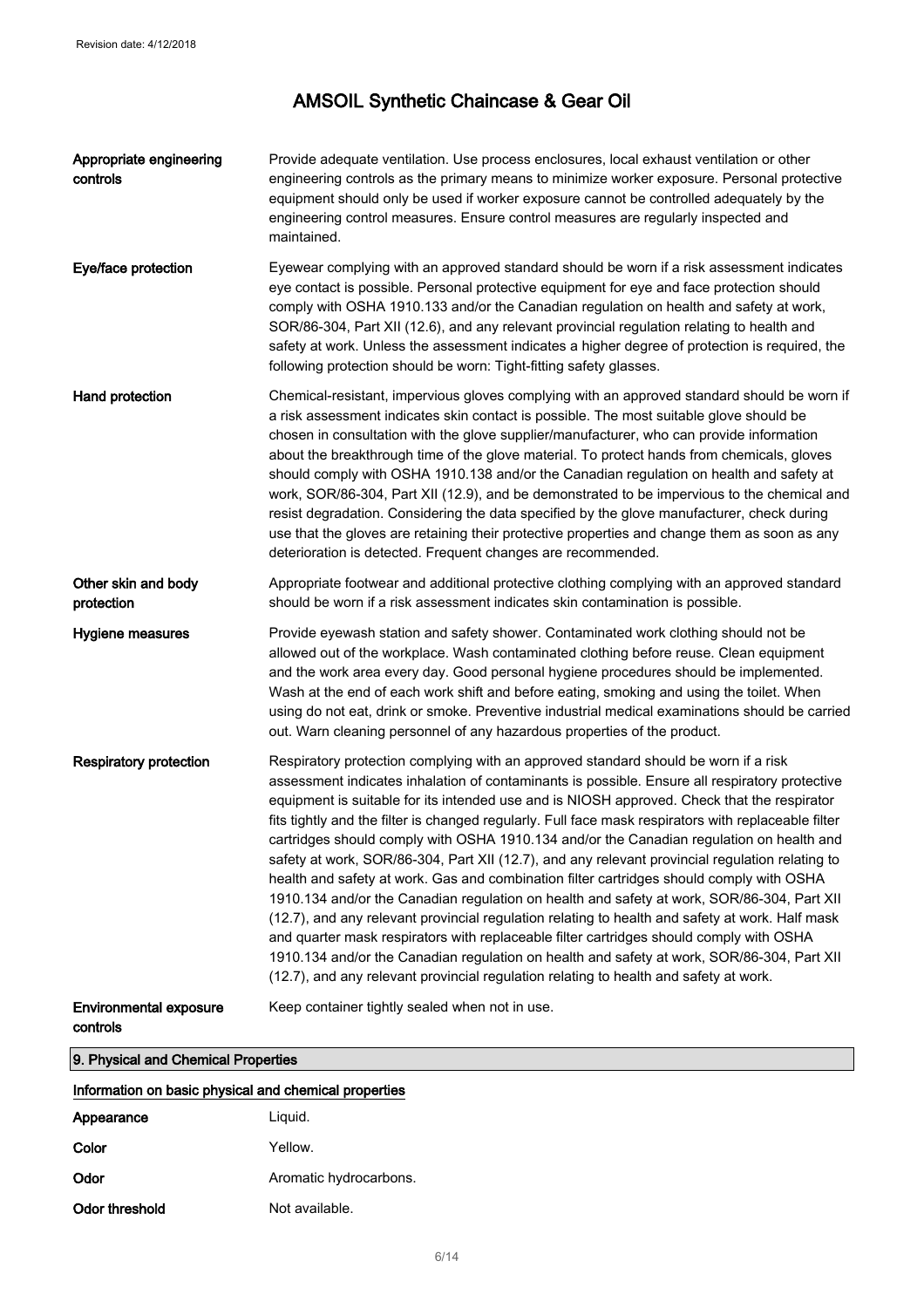| рH                                                      | Not available.                                                                                                                                                         |  |
|---------------------------------------------------------|------------------------------------------------------------------------------------------------------------------------------------------------------------------------|--|
| <b>Melting point</b>                                    | Not available.                                                                                                                                                         |  |
| Initial boiling point and range                         | Not available.                                                                                                                                                         |  |
| Flash point                                             | 236°C Cleveland open cup. [ASTM D 92]                                                                                                                                  |  |
| <b>Evaporation rate</b>                                 | Not available.                                                                                                                                                         |  |
| Upper/lower flammability or<br>explosive limits         | Not available.                                                                                                                                                         |  |
| Vapor pressure                                          | Not available.                                                                                                                                                         |  |
| Vapor density                                           | Not available.                                                                                                                                                         |  |
| <b>Relative density</b>                                 | 0.8493                                                                                                                                                                 |  |
| Solubility(ies)                                         | Not known.                                                                                                                                                             |  |
| <b>Partition coefficient</b>                            | Not available.                                                                                                                                                         |  |
| Auto-ignition temperature                               | Not available.                                                                                                                                                         |  |
| <b>Decomposition Temperature</b>                        | Not available.                                                                                                                                                         |  |
| <b>Viscosity</b>                                        | 68.6 cSt @ 40°C<br>10.3 cSt @ 40°C<br>[ASTM D 445]                                                                                                                     |  |
| <b>Explosive properties</b>                             | Not considered to be explosive.                                                                                                                                        |  |
| <b>Oxidizing properties</b>                             | Does not meet the criteria for classification as oxidizing.                                                                                                            |  |
| Fire point                                              | 260°C Cleveland open cup. [ASTM D 92]                                                                                                                                  |  |
| Pour point                                              | -46°C [ASTM D 97]                                                                                                                                                      |  |
| 10. Stability and reactivity                            |                                                                                                                                                                        |  |
| Reactivity                                              | See the other subsections of this section for further details.                                                                                                         |  |
| <b>Stability</b>                                        | Stable at normal ambient temperatures and when used as recommended. Stable under the<br>prescribed storage conditions.                                                 |  |
| Possibility of hazardous<br>reactions                   | No potentially hazardous reactions known.                                                                                                                              |  |
| <b>Conditions to avoid</b>                              | There are no known conditions that are likely to result in a hazardous situation.                                                                                      |  |
| <b>Materials to avoid</b>                               | Oxidizing agents. Acids - oxidizing.                                                                                                                                   |  |
| Hazardous decomposition<br>products                     | Does not decompose when used and stored as recommended. Thermal decomposition or<br>combustion products may include the following substances: Harmful gases or vapors. |  |
| 11. Toxicological information                           |                                                                                                                                                                        |  |
| Information on toxicological effects                    |                                                                                                                                                                        |  |
| Acute toxicity - oral<br>Notes (oral LD <sub>50</sub> ) | Based on available data the classification criteria are not met.                                                                                                       |  |
| Acute toxicity - dermal                                 |                                                                                                                                                                        |  |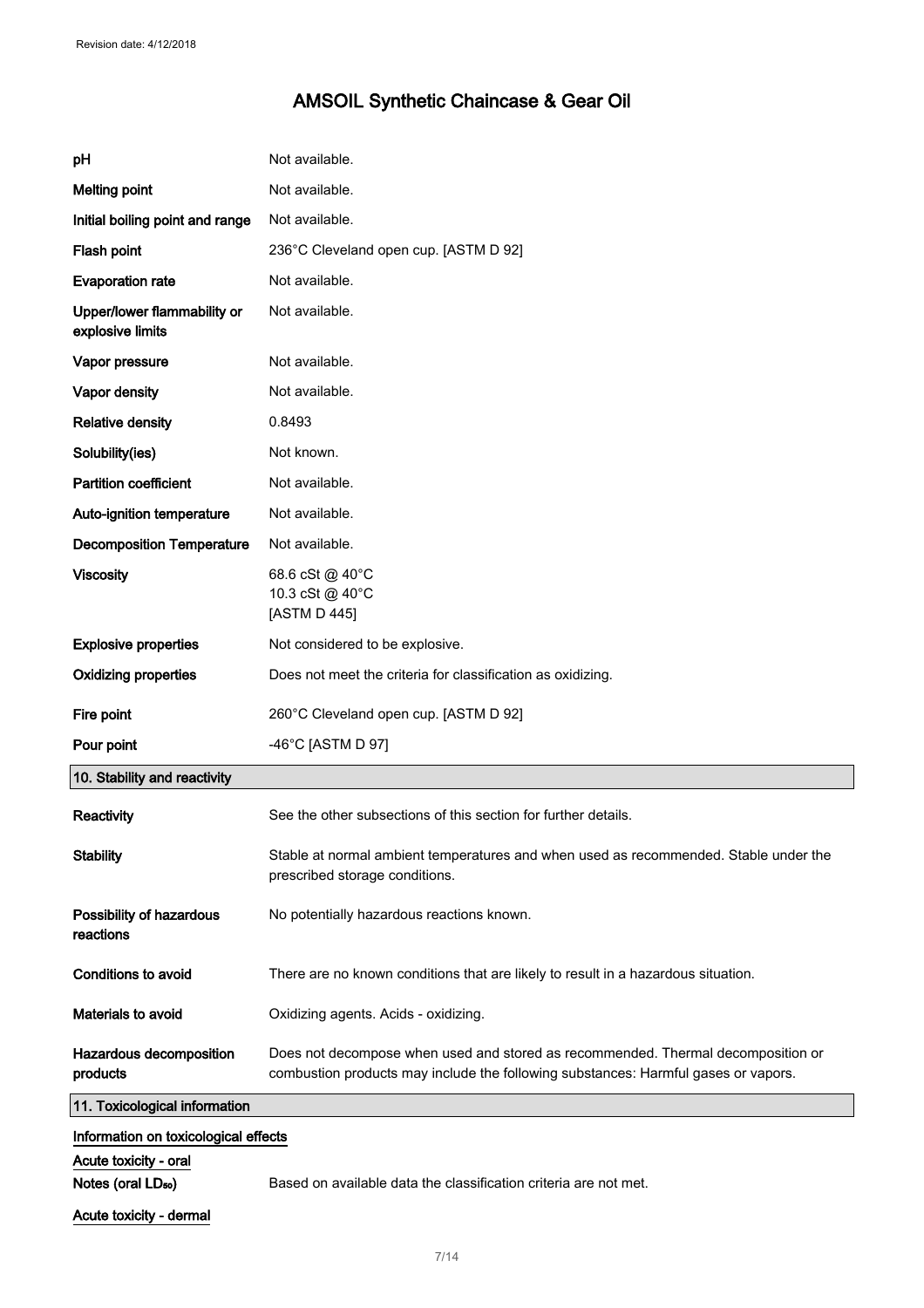| Notes (dermal LD <sub>50</sub> )                                    | Based on available data the classification criteria are not met.                                                                                                                                                                |
|---------------------------------------------------------------------|---------------------------------------------------------------------------------------------------------------------------------------------------------------------------------------------------------------------------------|
| ATE dermal (mg/kg)                                                  | 115,243.34                                                                                                                                                                                                                      |
| Acute toxicity - inhalation<br>Notes (inhalation LC <sub>50</sub> ) | Based on available data the classification criteria are not met.                                                                                                                                                                |
| ATE inhalation (vapours mg/l)                                       | 229.57                                                                                                                                                                                                                          |
| Skin corrosion/irritation<br>Animal data                            | Based on available data the classification criteria are not met.                                                                                                                                                                |
| Serious eye damage/irritation<br>Serious eye damage/irritation      | Causes eye irritation.                                                                                                                                                                                                          |
| Respiratory sensitization<br>Respiratory sensitization              | Based on available data the classification criteria are not met.                                                                                                                                                                |
| Skin sensitization<br><b>Skin sensitization</b>                     | May cause skin sensitization or allergic reactions in sensitive individuals.                                                                                                                                                    |
| Germ cell mutagenicity<br>Genotoxicity - in vitro                   | Based on available data the classification criteria are not met.                                                                                                                                                                |
| Carcinogenicity<br>Carcinogenicity                                  | Based on available data the classification criteria are not met.                                                                                                                                                                |
| <b>IARC</b> carcinogenicity                                         | None of the ingredients are listed or exempt.                                                                                                                                                                                   |
| Reproductive toxicity<br>Reproductive toxicity - fertility          | Based on available data the classification criteria are not met.                                                                                                                                                                |
| Reproductive toxicity -<br>development                              | Based on available data the classification criteria are not met.                                                                                                                                                                |
| Specific target organ toxicity - single exposure                    |                                                                                                                                                                                                                                 |
| STOT - single exposure                                              | Not classified as a specific target organ toxicant after a single exposure.                                                                                                                                                     |
| Specific target organ toxicity - repeated exposure                  |                                                                                                                                                                                                                                 |
| STOT - repeated exposure                                            | Not classified as a specific target organ toxicant after repeated exposure.                                                                                                                                                     |
| <b>Aspiration hazard</b><br>Aspiration hazard                       | Based on available data the classification criteria are not met.                                                                                                                                                                |
| <b>General information</b>                                          | The severity of the symptoms described will vary dependent on the concentration and the<br>length of exposure.                                                                                                                  |
| Inhalation                                                          | Prolonged inhalation of high concentrations may damage respiratory system.                                                                                                                                                      |
| Ingestion                                                           | May cause sensitization or allergic reactions in sensitive individuals. Gastrointestinal<br>symptoms, including upset stomach. Fumes from the stomach contents may be inhaled,<br>resulting in the same symptoms as inhalation. |
| <b>Skin Contact</b>                                                 | May cause skin sensitization or allergic reactions in sensitive individuals. Prolonged contact<br>may cause dryness of the skin.                                                                                                |
| Eye contact                                                         | Causes eye irritation.                                                                                                                                                                                                          |
| Route of exposure                                                   | Ingestion Inhalation Skin and/or eye contact                                                                                                                                                                                    |
| <b>Target Organs</b>                                                | No specific target organs known.                                                                                                                                                                                                |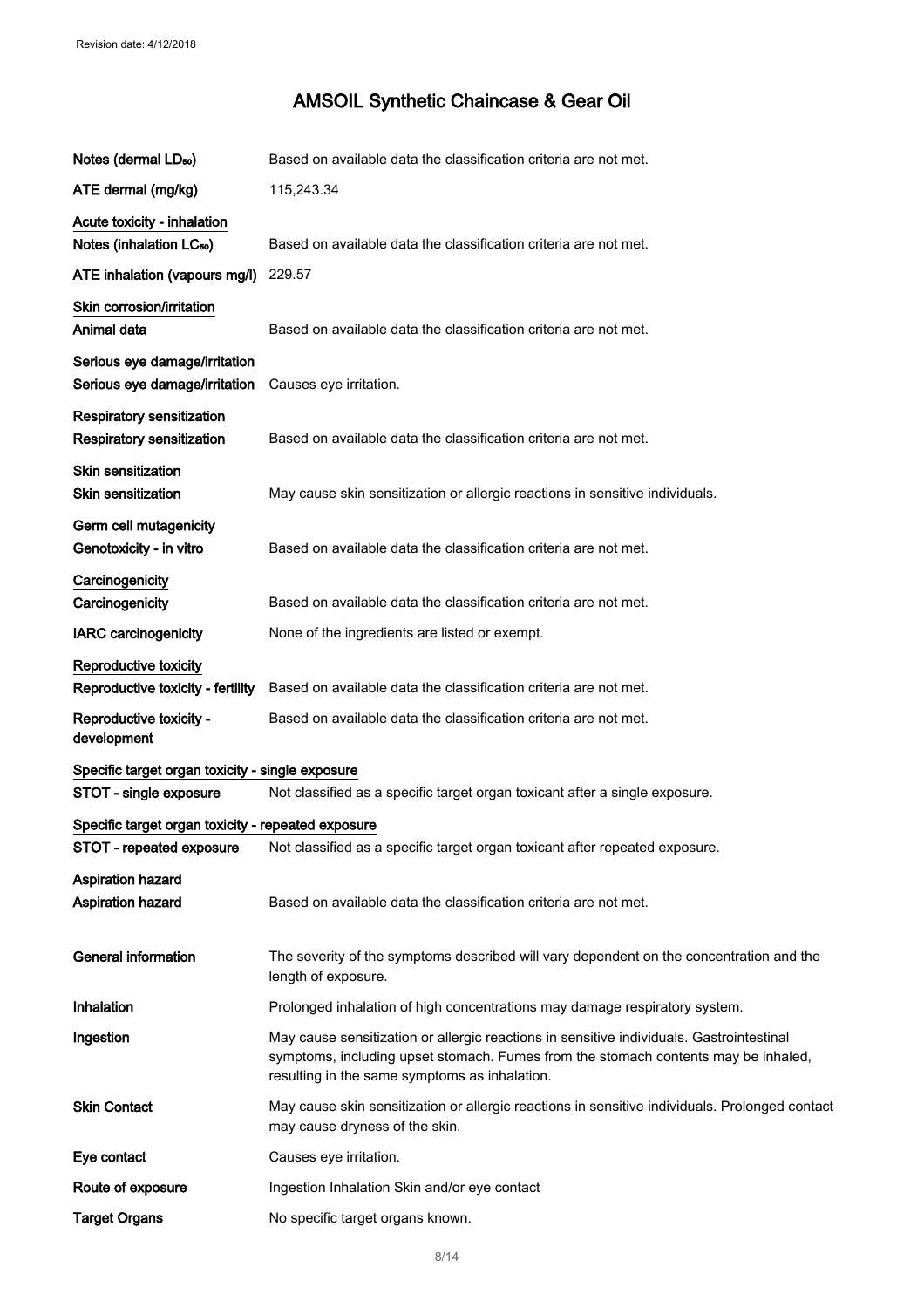Medical considerations Skin disorders and allergies.

## Toxicological information on ingredients.

|                                                         | Amines, C12-14-tert-alkyl                                                                                                                                |
|---------------------------------------------------------|----------------------------------------------------------------------------------------------------------------------------------------------------------|
| Acute toxicity - oral                                   |                                                                                                                                                          |
| Acute toxicity oral (LD <sub>50</sub><br>mg/kg)         | 612.0                                                                                                                                                    |
| <b>Species</b>                                          | Rat                                                                                                                                                      |
| Notes (oral LD <sub>50</sub> )                          | REACH dossier information. Harmful if swallowed.                                                                                                         |
| ATE oral (mg/kg)                                        | 612.0                                                                                                                                                    |
| Acute toxicity - dermal                                 |                                                                                                                                                          |
| Acute toxicity dermal (LD <sub>50</sub> 251.0<br>mg/kg) |                                                                                                                                                          |
| <b>Species</b>                                          | Rat                                                                                                                                                      |
| Notes (dermal LD <sub>50</sub> )                        | REACH dossier information. Toxic in contact with skin.                                                                                                   |
| ATE dermal (mg/kg)                                      | 251.0                                                                                                                                                    |
| Acute toxicity - inhalation                             |                                                                                                                                                          |
| Notes (inhalation LC <sub>50</sub> )                    | Fatal if inhaled.                                                                                                                                        |
| <b>ATE inhalation (vapours</b><br>mg/l)                 | 0.5                                                                                                                                                      |
| Skin corrosion/irritation                               |                                                                                                                                                          |
| Skin corrosion/irritation                               | Corrosive to skin.                                                                                                                                       |
| Animal data                                             | Dose: 0.5ml, 4 hours, Rabbit Primary dermal irritation index: 7.3 REACH dossier<br>information.                                                          |
| Serious eye damage/irritation                           |                                                                                                                                                          |
| Serious eye<br>damage/irritation                        | Dose: 0.1ml, 30 seconds, Rabbit REACH dossier information. Causes serious eye<br>damage.                                                                 |
| Skin sensitization                                      |                                                                                                                                                          |
| <b>Skin sensitization</b>                               | Buehler test - Guinea pig: Sensitizing. REACH dossier information. May cause an<br>allergic skin reaction.                                               |
| Germ cell mutagenicity                                  |                                                                                                                                                          |
| Genotoxicity - in vitro                                 | Gene mutation: Negative. REACH dossier information. Based on available data the<br>classification criteria are not met.                                  |
| Genotoxicity - in vivo                                  | Chromosome aberration: Negative. REACH dossier information. Based on available<br>data the classification criteria are not met.                          |
| Reproductive toxicity                                   |                                                                                                                                                          |
| Reproductive toxicity -<br>development                  | Developmental toxicity: - NOAEL: 5 mg/kg/day, Dermal, Rat REACH dossier<br>information. Based on available data the classification criteria are not met. |
| 12. Ecological Information                              |                                                                                                                                                          |

9/ 14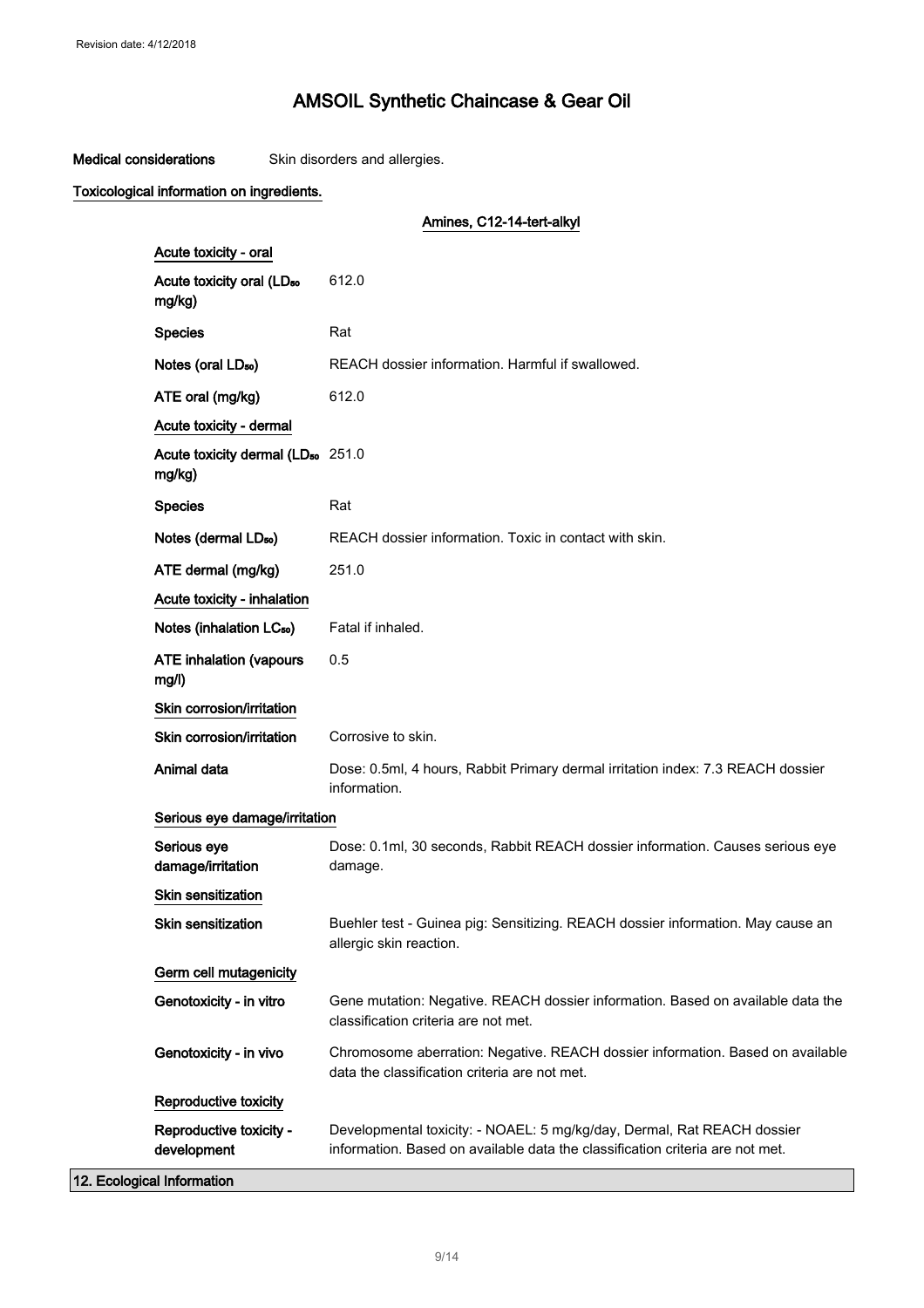Toxicity **Harmful to aquatic life with long lasting effects.** 

#### Ecological information on ingredients.

| Acute aquatic toxicity                    |                                                                                                                                   |
|-------------------------------------------|-----------------------------------------------------------------------------------------------------------------------------------|
| $LE(C)$ 50                                | $0.1 < L(E)C50 \le 1$                                                                                                             |
| M factor (Acute)                          | 1                                                                                                                                 |
| Acute toxicity - fish                     | LC <sub>50</sub> , 96 hours: 1.3 mg/l, Oncorhynchus mykiss (Rainbow trout)<br>REACH dossier information.                          |
| Acute toxicity - aquatic<br>invertebrates | EC <sub>50</sub> , 48 hours: 2.5 mg/l, Daphnia magna<br>REACH dossier information.                                                |
| Acute toxicity - aquatic<br>plants        | EC <sub>50</sub> , 72 hours: 0.44 mg/l, Selenastrum capricornutum<br>REACH dossier information.                                   |
| Chronic aquatic toxicity                  |                                                                                                                                   |
| <b>NOEC</b>                               | $0.01 < NOEC \le 0.1$                                                                                                             |
| Degradability                             | Non-rapidly degradable                                                                                                            |
| M factor (Chronic)                        | 1                                                                                                                                 |
| life stage                                | <b>Chronic toxicity - fish early</b> NOEC, 96 days: 0.078 mg/l, Oncorhynchus mykiss (Rainbow trout)<br>REACH dossier information. |
|                                           |                                                                                                                                   |

Persistence and degradability

Persistence and degradability The degradability of the product is not known.

Ecological information on ingredients.

#### Amines, C12-14-tert-alkyl

| Stability (hydrolysis) | pH9, pH4, pH7 - Half-life : $>$ 1 year @ 25°C<br>REACH dossier information. |
|------------------------|-----------------------------------------------------------------------------|
| <b>Biodegradation</b>  | Water - Degradation 22%: 28 days<br>REACH dossier information.              |

Bioaccumulative potential

Bio-Accumulative Potential No data available on bioaccumulation.

Partition coefficient Not available.

Ecological information on ingredients.

Amines, C12-14-tert-alkyl

Partition coefficient log Pow: 2.9 REACH dossier information.

Mobility in soil

Mobility The product is insoluble in water.

Ecological information on ingredients.

Amines, C12-14-tert-alkyl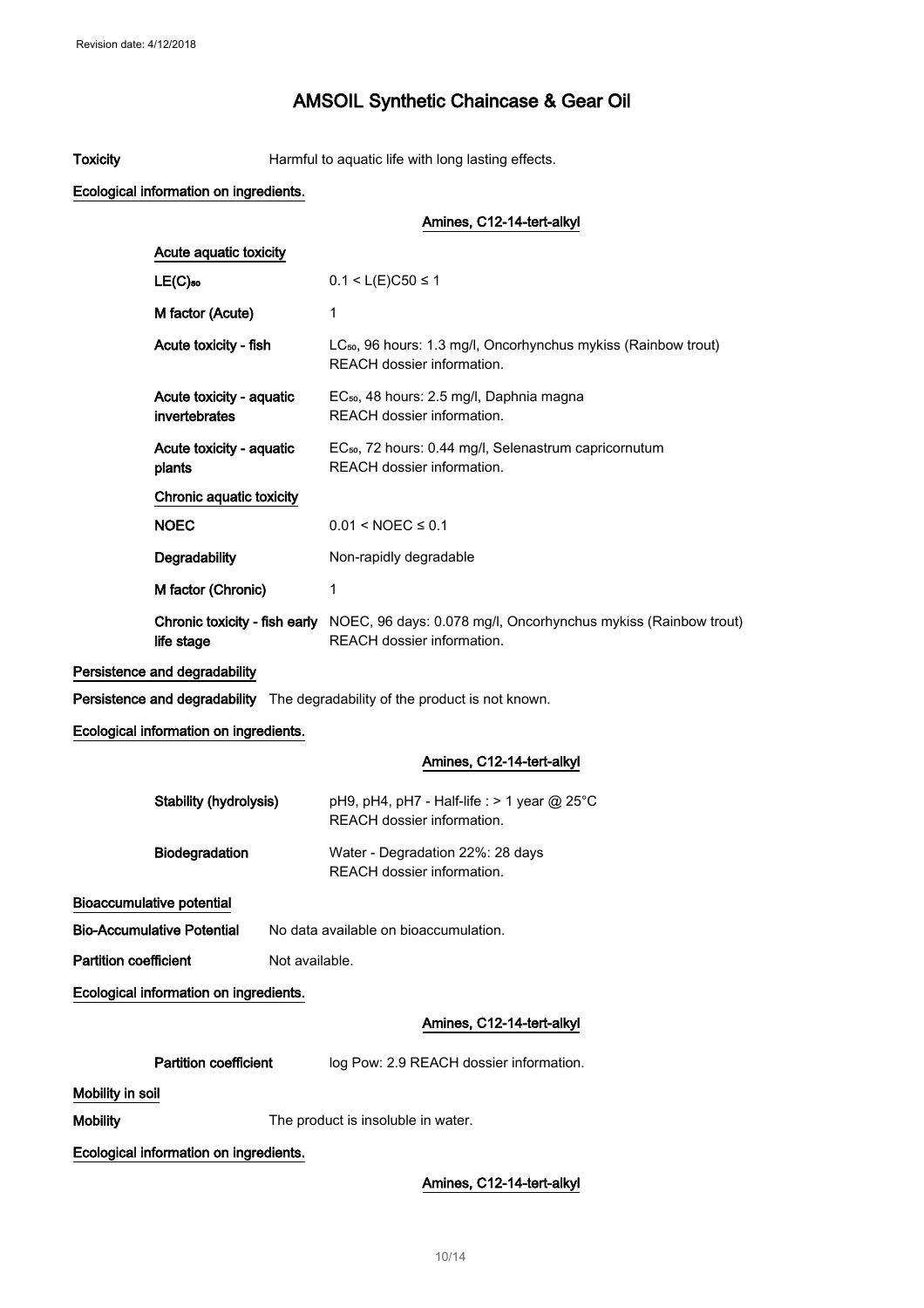|                                      | <b>Mobility</b>                            |               | Slightly soluble in water.                                                                                                                                                                                                                                                                                                                                                                                                                                                                                                                                                                                                                                                                                                                              |  |
|--------------------------------------|--------------------------------------------|---------------|---------------------------------------------------------------------------------------------------------------------------------------------------------------------------------------------------------------------------------------------------------------------------------------------------------------------------------------------------------------------------------------------------------------------------------------------------------------------------------------------------------------------------------------------------------------------------------------------------------------------------------------------------------------------------------------------------------------------------------------------------------|--|
| Adsorption/desorption<br>coefficient |                                            |               | Soil - Log Koc: 4.01 @ 20°C REACH dossier information.                                                                                                                                                                                                                                                                                                                                                                                                                                                                                                                                                                                                                                                                                                  |  |
|                                      | Surface tension                            |               | 47.4 mN/m @ 22°C REACH dossier information.                                                                                                                                                                                                                                                                                                                                                                                                                                                                                                                                                                                                                                                                                                             |  |
| Other adverse effects                |                                            |               |                                                                                                                                                                                                                                                                                                                                                                                                                                                                                                                                                                                                                                                                                                                                                         |  |
| Other adverse effects                |                                            | None known.   |                                                                                                                                                                                                                                                                                                                                                                                                                                                                                                                                                                                                                                                                                                                                                         |  |
|                                      | 13. Disposal considerations                |               |                                                                                                                                                                                                                                                                                                                                                                                                                                                                                                                                                                                                                                                                                                                                                         |  |
|                                      | Waste treatment methods                    |               |                                                                                                                                                                                                                                                                                                                                                                                                                                                                                                                                                                                                                                                                                                                                                         |  |
| <b>General information</b>           |                                            |               | The generation of waste should be minimized or avoided wherever possible. Reuse or recycle<br>products wherever possible. This material and its container must be disposed of in a safe<br>way. Disposal of this product, process solutions, residues and by-products should at all times<br>comply with the requirements of environmental protection and waste disposal legislation and<br>any local authority requirements. When handling waste, the safety precautions applying to<br>handling of the product should be considered. Care should be taken when handling emptied<br>containers that have not been thoroughly cleaned or rinsed out. Empty containers or liners<br>may retain some product residues and hence be potentially hazardous. |  |
| <b>Disposal methods</b>              |                                            | not feasible. | Do not empty into drains. Dispose of surplus products and those that cannot be recycled via a<br>licensed waste disposal contractor. Waste, residues, empty containers, discarded work<br>clothes and contaminated cleaning materials should be collected in designated containers,<br>labeled with their contents. Incineration or landfill should only be considered when recycling is                                                                                                                                                                                                                                                                                                                                                                |  |
|                                      | 14. Transport information                  |               |                                                                                                                                                                                                                                                                                                                                                                                                                                                                                                                                                                                                                                                                                                                                                         |  |
| General                              |                                            |               | The product is not covered by international regulations on the transport of dangerous goods<br>(IMDG, IATA, DOT, TDG).                                                                                                                                                                                                                                                                                                                                                                                                                                                                                                                                                                                                                                  |  |
| <b>UN Number</b>                     |                                            |               |                                                                                                                                                                                                                                                                                                                                                                                                                                                                                                                                                                                                                                                                                                                                                         |  |
| Not applicable.                      |                                            |               |                                                                                                                                                                                                                                                                                                                                                                                                                                                                                                                                                                                                                                                                                                                                                         |  |
| Not applicable.                      | UN proper shipping name                    |               |                                                                                                                                                                                                                                                                                                                                                                                                                                                                                                                                                                                                                                                                                                                                                         |  |
|                                      | Transport hazard class(es)                 |               |                                                                                                                                                                                                                                                                                                                                                                                                                                                                                                                                                                                                                                                                                                                                                         |  |
| <b>Transport labels</b>              | No transport warning sign required.        |               |                                                                                                                                                                                                                                                                                                                                                                                                                                                                                                                                                                                                                                                                                                                                                         |  |
| Packing group                        |                                            |               |                                                                                                                                                                                                                                                                                                                                                                                                                                                                                                                                                                                                                                                                                                                                                         |  |
| Not applicable.                      |                                            |               |                                                                                                                                                                                                                                                                                                                                                                                                                                                                                                                                                                                                                                                                                                                                                         |  |
| <b>Environmental hazards</b>         |                                            |               |                                                                                                                                                                                                                                                                                                                                                                                                                                                                                                                                                                                                                                                                                                                                                         |  |
| No.                                  | <b>Environmentally Hazardous Substance</b> |               |                                                                                                                                                                                                                                                                                                                                                                                                                                                                                                                                                                                                                                                                                                                                                         |  |
|                                      | Special precautions for user               |               |                                                                                                                                                                                                                                                                                                                                                                                                                                                                                                                                                                                                                                                                                                                                                         |  |
| Not applicable.                      |                                            |               |                                                                                                                                                                                                                                                                                                                                                                                                                                                                                                                                                                                                                                                                                                                                                         |  |

DOT TIH Zone Not applicable.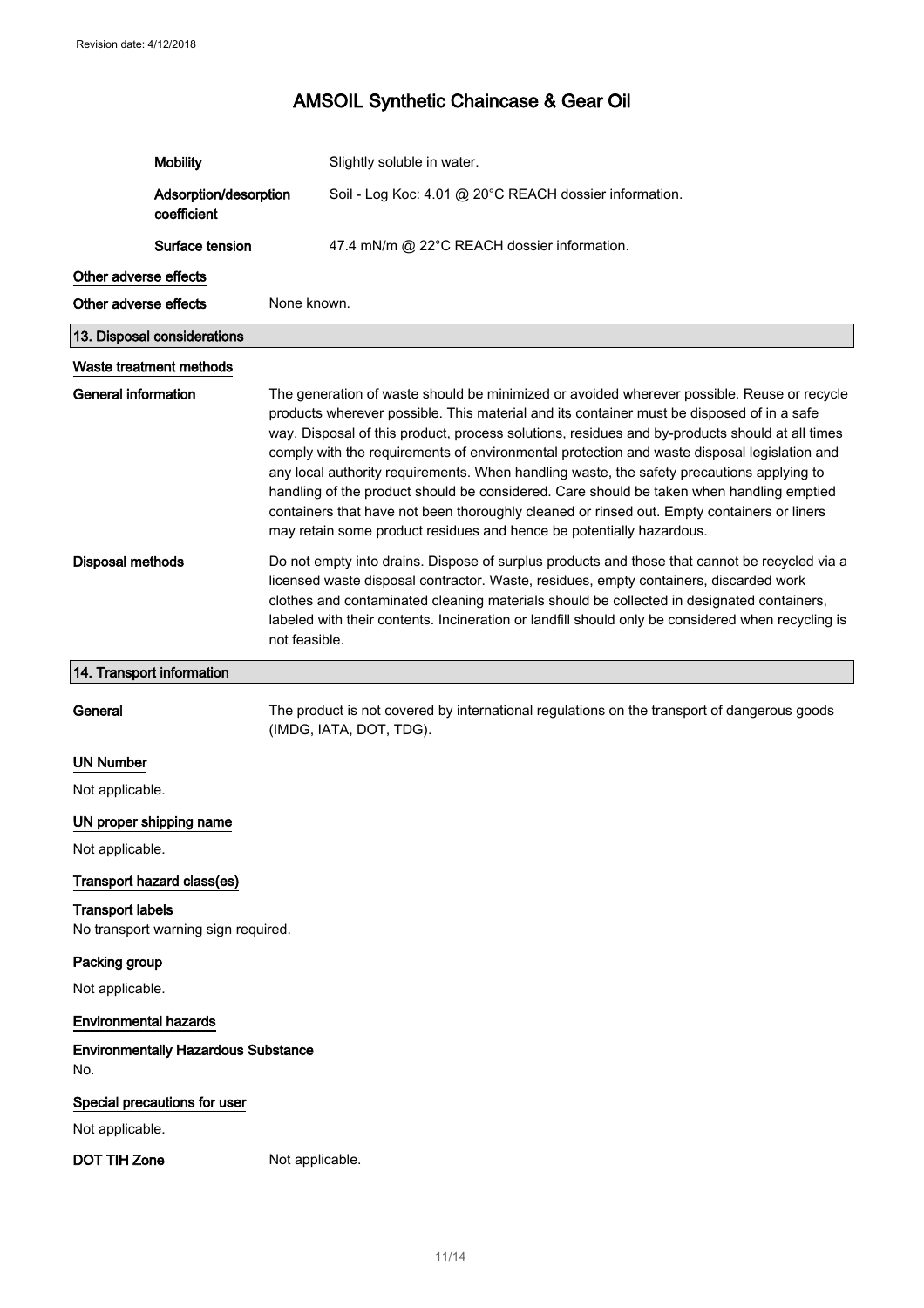### Transport in bulk according to Not applicable. Annex II of MARPOL 73/78 and the IBC Code

| 15. Regulatory information   |                                                                                    |
|------------------------------|------------------------------------------------------------------------------------|
| <b>Regulatory References</b> | OSHA Hazard Communication Standard 29 CFR §1910.1200 Hazardous Products Regulation |
|                              | (SOR/2015-17) Transportation of Dangerous Goods Regulations -SOR/2015-100.         |

### US Federal Regulations

#### SARA Section 302 Extremely Hazardous Substances Tier II Threshold Planning Quantities

None of the ingredients are listed or exempt.

#### CERCLA/Superfund, Hazardous Substances/Reportable Quantities (EPA)

None of the ingredients are listed or exempt.

#### SARA Extremely Hazardous Substances EPCRA Reportable Quantities

None of the ingredients are listed or exempt.

#### SARA 313 Emission Reporting

None of the ingredients are listed or exempt.

CAA Accidental Release Prevention

None of the ingredients are listed or exempt.

#### SARA (311/312) Hazard Categories

None of the ingredients are listed or exempt.

#### OSHA Highly Hazardous Chemicals

None of the ingredients are listed or exempt.

#### US State Regulations

### California Proposition 65 Carcinogens and Reproductive Toxins

None of the ingredients are listed or exempt.

#### California Air Toxics "Hot Spots" (A-I)

None of the ingredients are listed or exempt.

#### California Air Toxics "Hot Spots" (A-II)

None of the ingredients are listed or exempt.

#### California Directors List of Hazardous Substances

None of the ingredients are listed or exempt.

### Massachusetts "Right To Know" List None of the ingredients are listed or exempt.

#### Rhode Island "Right To Know" List None of the ingredients are listed or exempt.

## Minnesota "Right To Know" List

None of the ingredients are listed or exempt.

### New Jersey "Right To Know" List

The following ingredients are listed or exempt:

Bis(2-ethylhexyl) hydrogen phosphate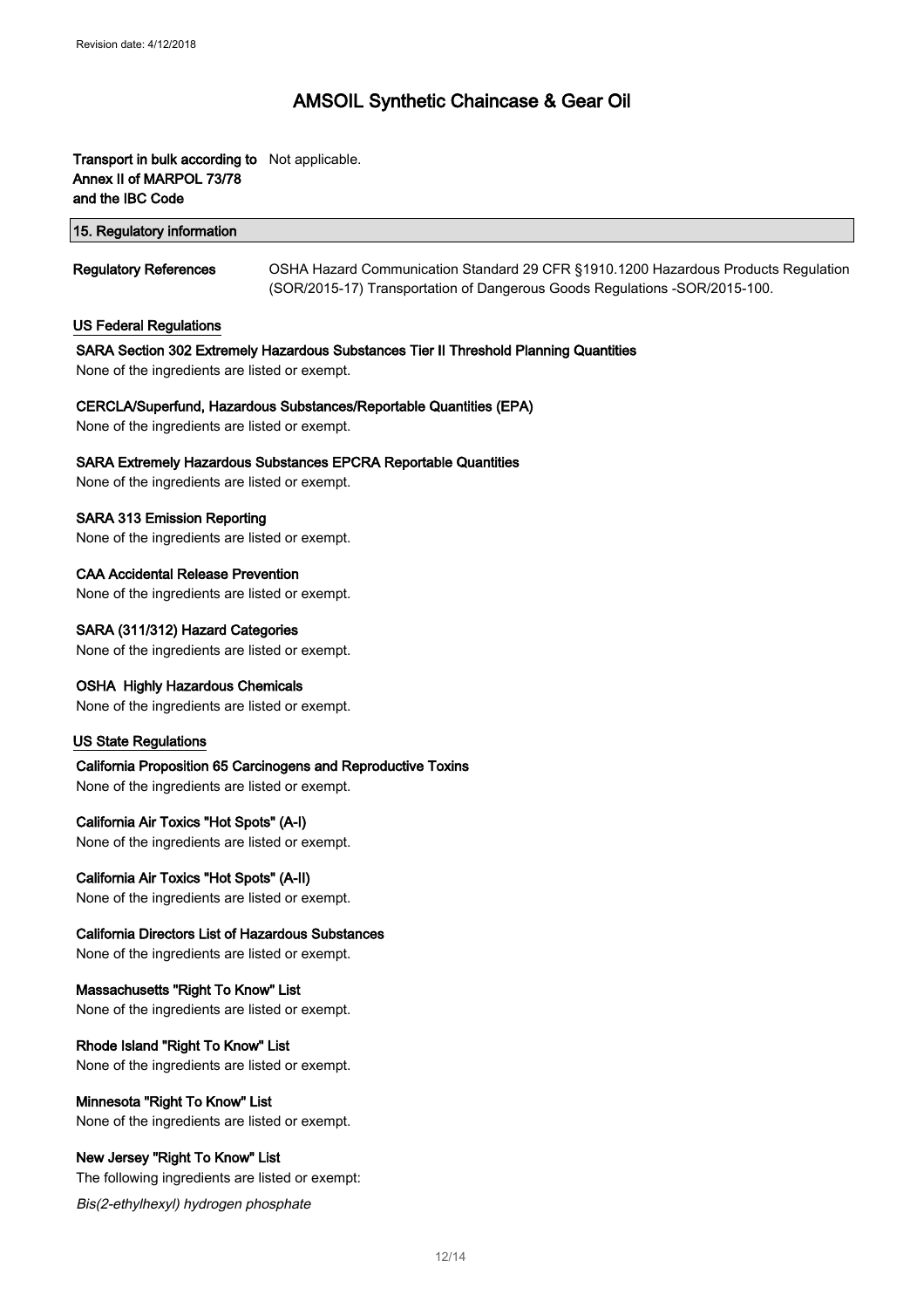### Pennsylvania "Right To Know" List

None of the ingredients are listed or exempt.

### Inventories

#### Canada - DSL/NDSL

All the ingredients are listed or exempt.

### US - TSCA

All the ingredients are listed or exempt.

### US - TSCA 12(b) Export Notification

None of the ingredients are listed or exempt.

### 16. Other information

| Abbreviations and acronyms<br>used in the safety data sheet | C.A.S. = Chemical Abstracts Service; E.C. No = European Commission number; GHS =<br>Globally Harmonised System; OSHA = Occupational Safety and Health Administration;<br>WHMIS = Workplace Hazardous Materials Information System; DOT = Department of<br>Transport; TDG = Transport of Dangerous Goods Regulations; IMDG = International Maritime<br>Dangerous Goods; IATA = International Air Transport Association; SARA = Superfund<br>Amendments and Reauthorization Act: CERCLA = Comprehensive Environmental: EPCRA =<br>Emergency Planning and Community Right-to-Know Act; TSCA = Toxic Substances Control<br>Act: LD/LC/EC = Lethal Dose, Lethal Concentration/Effect Concentration for 50% of<br>population; NOEC = No Overall Effect Concentration; NOEL = No Overall Effect Level;<br>REACH = Registration, Evaluation, Authorisation & Restriction of Chemicals; STOT-RE =<br>Single Target Organ Toxicity - Repeat Exposure; STOT-SE= Specific Target Organ Toxicity -<br>Single Exposure; PBT = Persistent, Bioaccumulative, Toxic; vPvB = Very Persistent, Very<br>Bioaccumulative. |
|-------------------------------------------------------------|------------------------------------------------------------------------------------------------------------------------------------------------------------------------------------------------------------------------------------------------------------------------------------------------------------------------------------------------------------------------------------------------------------------------------------------------------------------------------------------------------------------------------------------------------------------------------------------------------------------------------------------------------------------------------------------------------------------------------------------------------------------------------------------------------------------------------------------------------------------------------------------------------------------------------------------------------------------------------------------------------------------------------------------------------------------------------------------------------|
| <b>Classification abbreviations</b><br>and acronyms         | Skin Sens. = Skin sensitisation<br>Eve Irrit. $=$ Eve irritation<br>Aquatic Acute = Hazardous to the aquatic environment (acute)<br>Aquatic Chronic = Hazardous to the aquatic environment (chronic)                                                                                                                                                                                                                                                                                                                                                                                                                                                                                                                                                                                                                                                                                                                                                                                                                                                                                                 |
| Key literature references and<br>sources for data           | Source: European Chemicals Agency, http://echa.europa.eu/                                                                                                                                                                                                                                                                                                                                                                                                                                                                                                                                                                                                                                                                                                                                                                                                                                                                                                                                                                                                                                            |
| <b>Training advice</b>                                      | Read and follow manufacturer's recommendations. Only trained personnel should use this<br>material.                                                                                                                                                                                                                                                                                                                                                                                                                                                                                                                                                                                                                                                                                                                                                                                                                                                                                                                                                                                                  |
| <b>Revision comments</b>                                    | This is the first issue.                                                                                                                                                                                                                                                                                                                                                                                                                                                                                                                                                                                                                                                                                                                                                                                                                                                                                                                                                                                                                                                                             |
| <b>Revision date</b>                                        | 4/12/2018                                                                                                                                                                                                                                                                                                                                                                                                                                                                                                                                                                                                                                                                                                                                                                                                                                                                                                                                                                                                                                                                                            |
| SDS No.                                                     | 7395                                                                                                                                                                                                                                                                                                                                                                                                                                                                                                                                                                                                                                                                                                                                                                                                                                                                                                                                                                                                                                                                                                 |